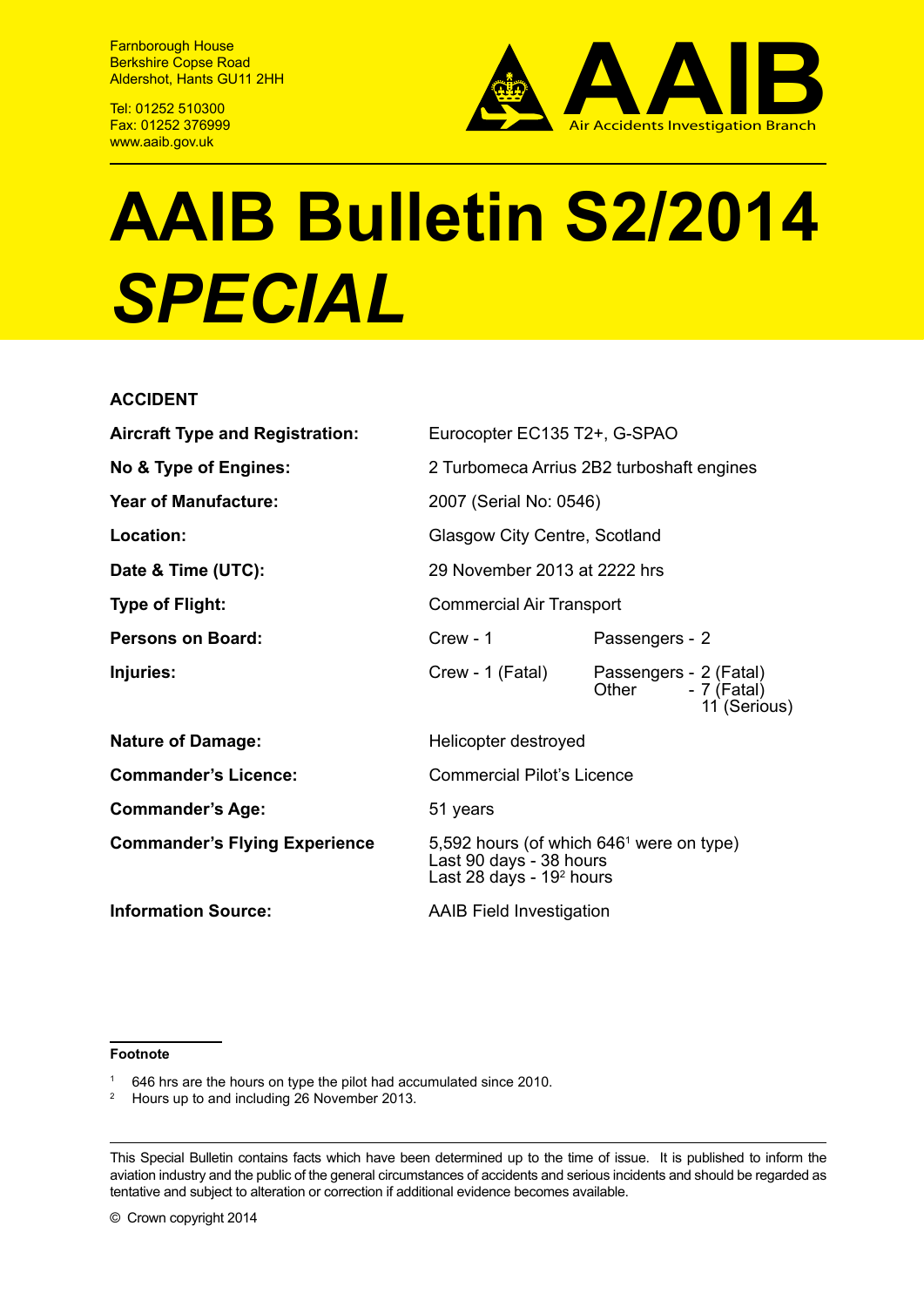# **Introduction**

At 2222 hrs on 29 November 2013 a Eurocopter EC135 T2+ helicopter, operating in support of police operations, descended onto the roof of The Clutha Vaults bar, on Stockwell Street in central Glasgow. The roof collapsed and the helicopter came to rest embedded in the single storey building. The three occupants of the helicopter and six people in or adjacent to the bar were fatally injured. Thirty-two other people suffered injuries, twelve seriously. One of those seriously injured subsequently died of his injuries on 12 December 2013.

A team of AAIB Inspectors and support staff arrived in Glasgow at 0915 hrs the following morning to commence an investigation. The emergency services and the AAIB were presented with a very complex task, requiring a highly co-ordinated process to successfully meet the aims of the emergency response operation.

In accordance with established international arrangements, the Bundesstelle für Flugunfalluntersuchung (BFU) of Germany, representing the State of Design and Manufacture of the helicopter, the Bureau d'Enquêtes et d'Analyses pour la Sécurité de l'Aviation Civile (BEA) of France, representing the State of Design and Manufacture of the engines, and the National Transportation Safety Board (NTSB), representing the State of Design and Manufacture of the Full-Authority-Digital-Engine-Controls (FADECs) on the engines, appointed Accredited Representatives to participate in the investigation. They are supported by advisors from the BEA, the helicopter manufacturer and the engine manufacturer. The European Aviation Safety Agency (EASA), the UK Civil Aviation Authority (CAA) and the helicopter operator are also assisting the AAIB.

AAIB Special Bulletin S9/2013 was published on 9 December 2013 to provide initial information on the AAIB's investigation and the circumstances of the accident. This Special Bulletin is published to provide more factual information and an update on the progress of the investigation. No analysis of the facts is attempted.

# **History of the flight**

At 2045 hrs on 29 November 2013, the helicopter departed Glasgow City Heliport (GCH), to support police operations. On board were the pilot and two police observers, each of whom was in possession of a set of Night Vision Goggles (NVGs). The helicopter had 400 kg of fuel on board, giving an endurance of approximately 1 hour and 35 minutes*<sup>3</sup>* .

Initially, the helicopter tracked towards the Oatlands district of Glasgow, about 2 nm south-east of GCH. This was to assist in the search for a person believed to have been struck by a train. The helicopter remained in that area, at an altitude of approximately 1,000 ft amsl, for about 35 minutes. It then flew to Dalkeith, Midlothian, about 38 nm east of GCH, where it carried out a non-urgent task. It remained there for about four minutes, at various altitudes, before flying back towards Glasgow via Bothwell, South Lanarkshire, where it briefly carried out an observation task. It then flew to Uddington, South Lanarkshire

#### **Footnote**

<sup>&</sup>lt;sup>3</sup> Using an average fuel consumption of 200 kg/hr and the operator's Final Reserve Fuel of 85 kg - Final Reserve Fuel being the minimum amount of fuel with which pilots should plan to land.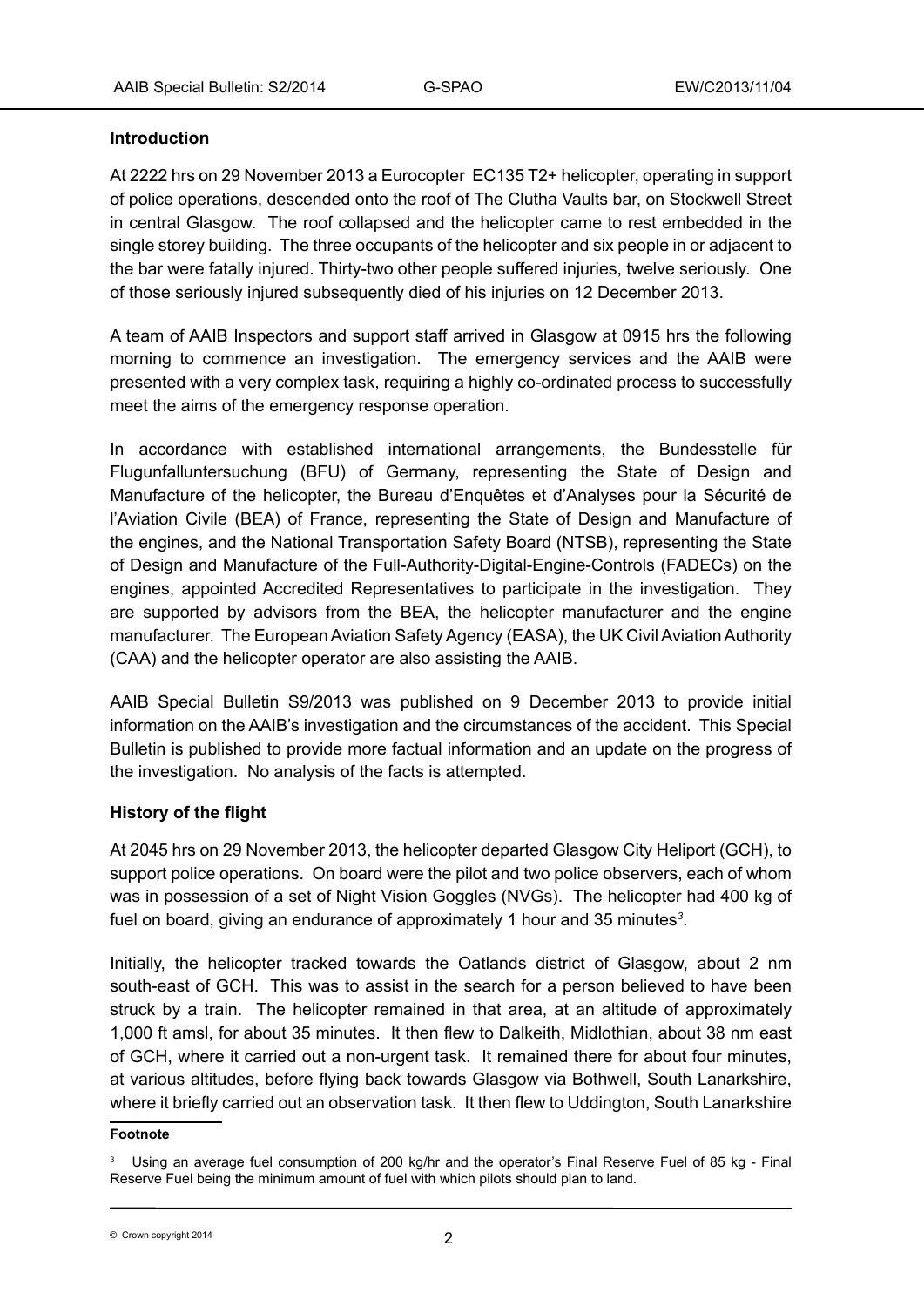and Bargeddie, North Lanarkshire, where it carried out non-urgent tasks, orbiting in each location for less than five minutes (see Figure 1). At 2218 hrs, the pilot requested clearance from ATC to re-enter the Glasgow Control Zone, to return to GCH. This was approved. No further radio transmissions were received from the pilot.

Recorded data indicates that, in the latter stages of the flight, the right engine flamed out, and shortly after the left engine flamed out. The helicopter descended and struck the roof of The Clutha Vaults bar at a high rate of descent, in an upright attitude. Evidence indicates that the rotor blades and Fenestron tail rotor were not rotating at the moment of impact. The force of the impact caused the roof to collapse and the helicopter entered the building.

The last recorded radar position for the helicopter was at 2222:19 hrs, showing it at an altitude of approximately 400 ft amsl.



# **Figure 1**

The helicopter's track, as recorded by radar

# **Weather and celestial information**

The weather at 2220 hrs on 29 November 2013 at Glasgow International Airport, 4.5 nm west of GCH, was: CAVOK, surface wind from 300º at 7 kt, temperature 5ºC, dew point 2ºC and QNH 1025 hPa.

The moon set at 1402 hrs on 29 November 2013 and rose at 0449 hrs on 30 November 2013.

# **Engineering investigation**

#### *General*

The helicopter was removed from the building in a co-ordinated and complex process to primarily meet the aims of the emergency response operation, while preserving the evidence. The subsequent engineering investigation has been following a methodical process examining the helicopter's systems in detail, as far as practically possible.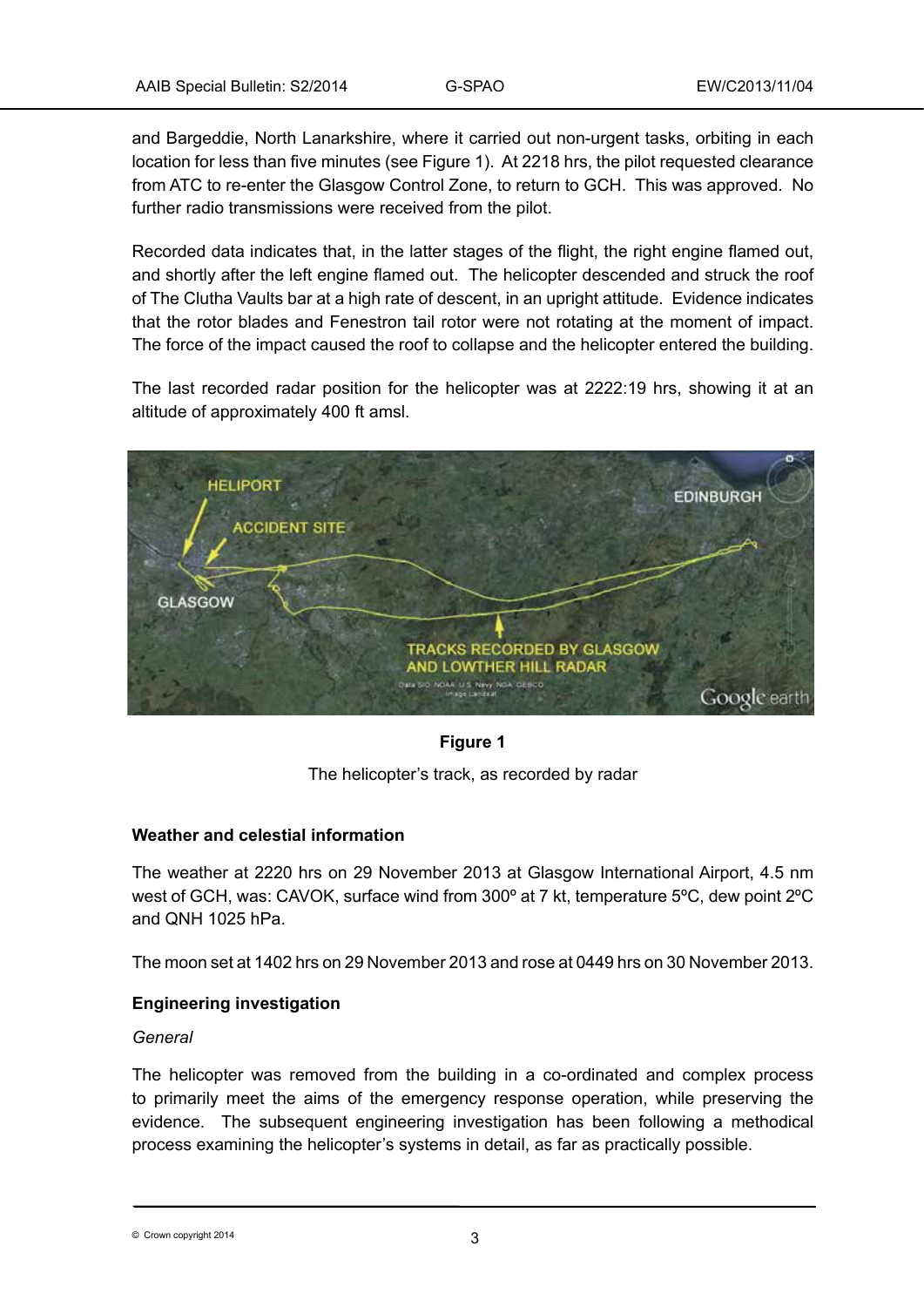# *Fuel System*

The helicopter's fuel tank group was drained and the contents were measured immediately after it was extracted from the building. It was found that the main fuel tank contained 76 kg of fuel, whilst the No 1 supply tank (left) contained 0.4 kg of fuel and the No 2 supply tank (right) was empty. It has also been confirmed, by examination and measurement of the internal design features, that this was the fuel disposition at the time of the accident. That is; fuel had not moved within the tank group whilst the helicopter was at rest in the building. Also, there was no evidence that fuel leaked from the helicopter before or during the impact with the building.

Since the helicopter's recovery to the AAIB facility, a very close examination of the fuel system has continued. It has been determined that the fuel tank group suffered sudden elastic compression during the impact, whilst retaining its basic shape. The compression was sufficiently severe to collapse all four internal fuel quantity transmitters, as they are designed to do, and the tank group bladders remained fuel-tight. Examination of all internal pipe work and transfer passages has not revealed any pre- or post-impact failure and all paths still permit uninterrupted fuel flow. It has been established that unrestricted flow was also available from each supply tank to the corresponding engine fuel control unit, through the relevant fuel shut-off valves which were found set to the open position.

The fuel pump switches were examined at the accident site and it was found that the No 1 and No 2 prime pump switches (PRIME I and II) were set to the ON position and the fore and aft transfer pump (XFER F and A) switches were set to the OFF position.



**Figure 2**  Fuel Tank Group Schematic

<sup>©</sup> Crown copyright 2014 4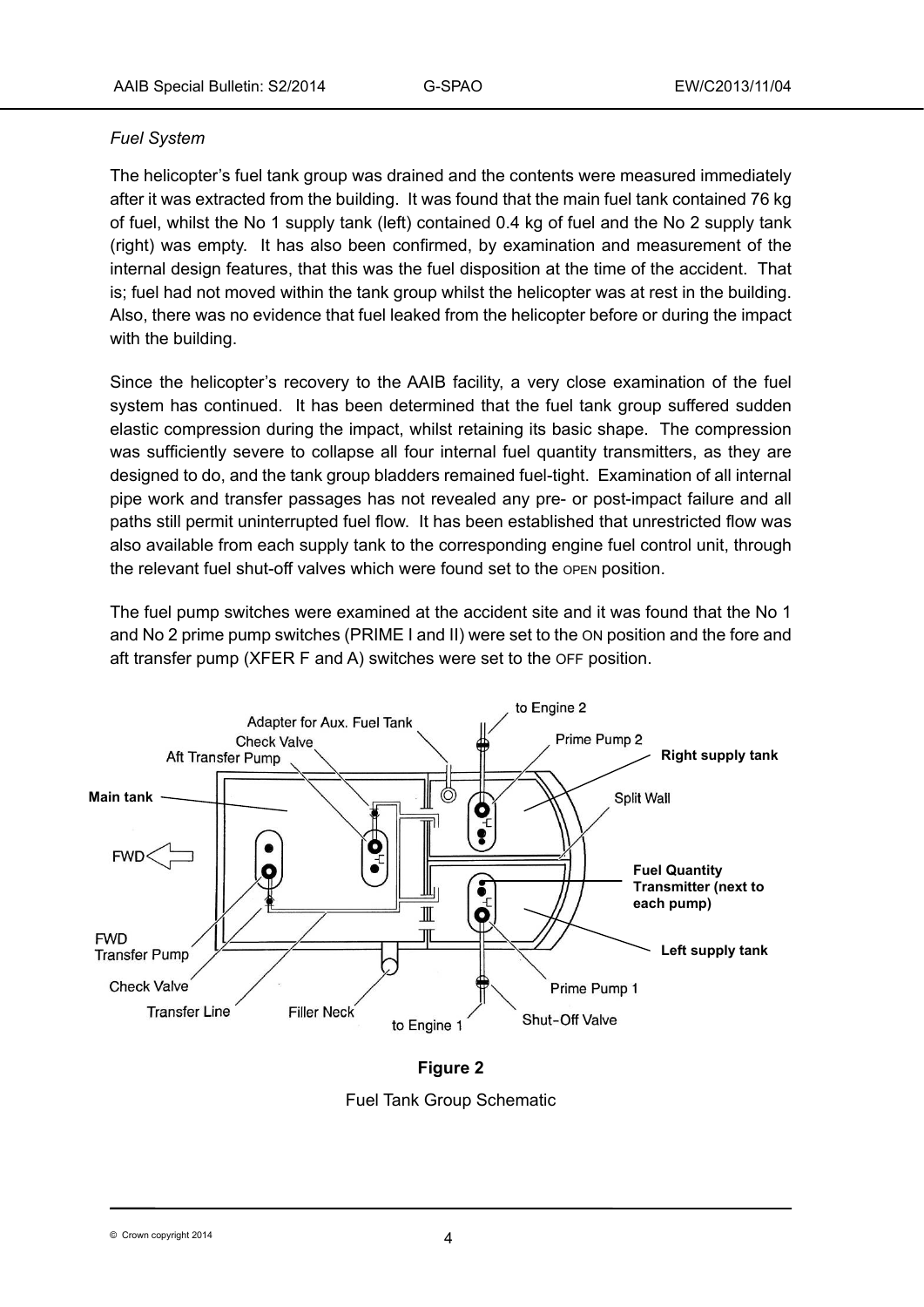The forward and aft transfer pumps, situated in the main fuel tank, and the prime pumps in the No 1 and No 2 supply tanks were tested and found to operate correctly in accordance with their factory specification. The pump inlets and outlets were free from blockage or contamination. The No 2 prime pump and aft transfer pump housings had suffered minor damage, attributable to the tank compression during impact, but this had no effect on their operation under test.

## *Engines*

Both engines were examined in the helicopter and later disassembled and examined at the engine manufacturer's facility. This was carried out under the direct supervision of AAIB investigators, representatives from the BEA and the helicopter manufacturer.

The engines were found to have suffered minor external damage as a result of the impact. Both engine gas generator cores, compressors and turbines, were free to rotate, as were the free power turbines, reduction gearboxes and output shafts. There was no evidence of foreign object damage or intake or exhaust blockage in either engine. Also, there were no signs of bearing or lubrication system failure, and the oil system chip detectors were clean and free from metallic particles. The No 1 (left) engine fuel filter was found to contain a small amount of fuel whilst the No 2 (right) engine was found to be empty of fuel. Both engine fuel control units were bench tested and found to be serviceable in all respects, producing fuel control, pressure and flow outputs within acceptable tolerance deviations, in accordance with the factory test protocol.

Both of the engine fuel valve assemblies were also tested on the bench, confirming that the engine electro-stop valves were fully open. These valves receive an electrical signal, to shut off the fuel to the engine, when selected by the pilot via the ENG I and II switches.

The engine control panel switches for the FADECs (Full-Authority-Digital-Engine-Control) were found set to ON and the ENG I and ENG II switches were guarded in the FLIGHT position. The engine mode select panel switches, ENG I and II were set to NORM and guarded and the ENG I and II VENT switches were set to OFF. This was the correct configuration for flight.

# *Transmission system, main rotor and Fenestron tail rotor*

Examination at the accident site and further more detailed examinations at the AAIB facility in Farnborough have shown no evidence that the transmission system, main rotor, Fenestron tail rotor and associated drive shafts were rotating when the aircraft struck the roof of the building. The main rotor and Fenestron gearboxes had superficial external damage but were free from leaks. The main rotor gearbox lubricating oil filter was clean and the magnetic chip detector was free from metallic debris. All of the damage to the main rotor and Fenestron blades was attributable to impact with the building and supports the evidence that they were not rotating just before or at the point of impact. From the overall examination and assessment of the system no faults have been found with the transmission or rotor system.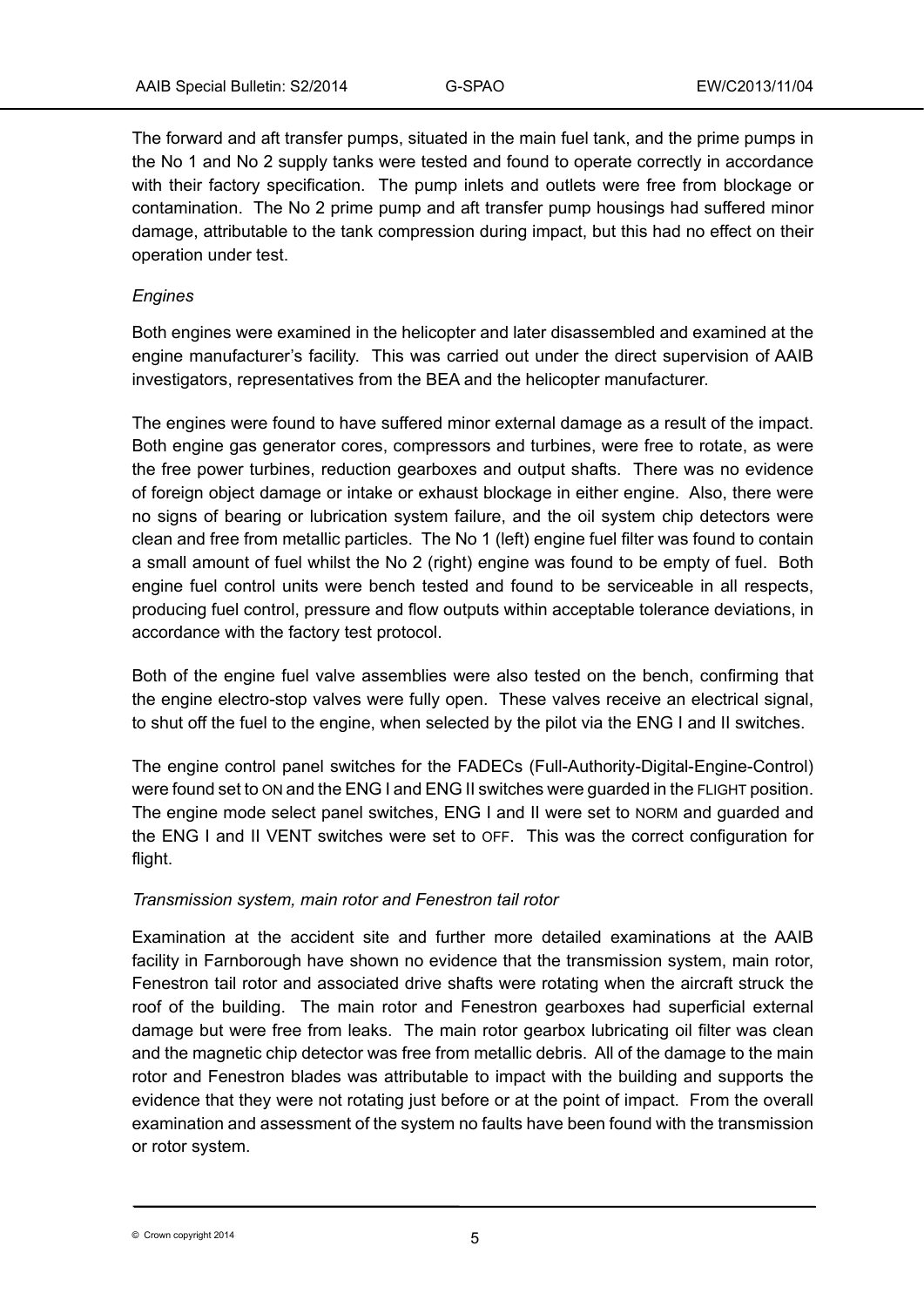## *Sub-systems*

There is no evidence of hydraulic system or flying control failure in flight prior to the impact. The electrical power generation and distribution system appears to have been operating correctly prior to the accident. At the accident site the battery master (BAT MSTR) switch was found set to ON and the GEN I and GEN II switches found set to NORM. None of the helicopter circuit breakers, situated on the overhead panel, indicated pre-accident electrical overload failure of any of the vital electrical system devices. In summary, all of the damage and disruption to these systems was consistent with an impact sequence involving a very high energy deceleration.

The SHED BUS switch at the rear of the overhead panel was found guarded in the NORM position. The purpose of this switch is to give the pilot the ability to recover non-essential electrical services should both generators trip off line, such as in a double engine failure. Battery power is recovered to those systems when the guard is lifted and the switch set to EMERG. In this case, with the switch set to NORM, the radio altimeter and the steerable landing light would not have been available to the pilot. These two items are optional equipment and are not standard on the EC135 helicopter. However, a radio altimeter is required for UK police night flying operations, in accordance with Civil Aviation Publication (CAP) 612, *Police Air Operations Manual, Part One*.

## *Other evidence*

There was no evidence of structural failure or in-flight fire and no evidence of damage caused by birdstrike or a foreign object hitting the aircraft whilst in flight.

# **Recorded data**

# *Data from the helicopter*

The helicopter was not required to have, and was not fitted with, flight recorders, nor did its systems provide a continuous recording of helicopter parameters. However, some of the installed helicopter systems recorded snapshots of limited sets of data, under specific circumstances, for engineering purposes.

The contents of the non-volatile memory (NVM) from the equipment known to record data have been successfully recovered and are being analysed. The majority of the recorded data have no form of time stamp. So, whilst the order of some of the snapshots can be determined, their relative timing is unknown. Other systems use time references but ones that are not directly linked to UTC.

The Warning Unit has provided information on the order in which warnings were triggered during the flight but not when they occurred. The unit recorded the normal warnings associated with starting the helicopter, followed by a warning free status. It subsequently recorded intermittent LOW FUEL 1 warnings for the left fuel supply tank, then a permanent LOW FUEL 2 warning for the right fuel supply tank. This was followed by a further temporary LOW FUEL 1 warning, before it became permanent for the remainder of the flight. These LOW FUEL warnings are triggered by thermal sensors in the supply tanks.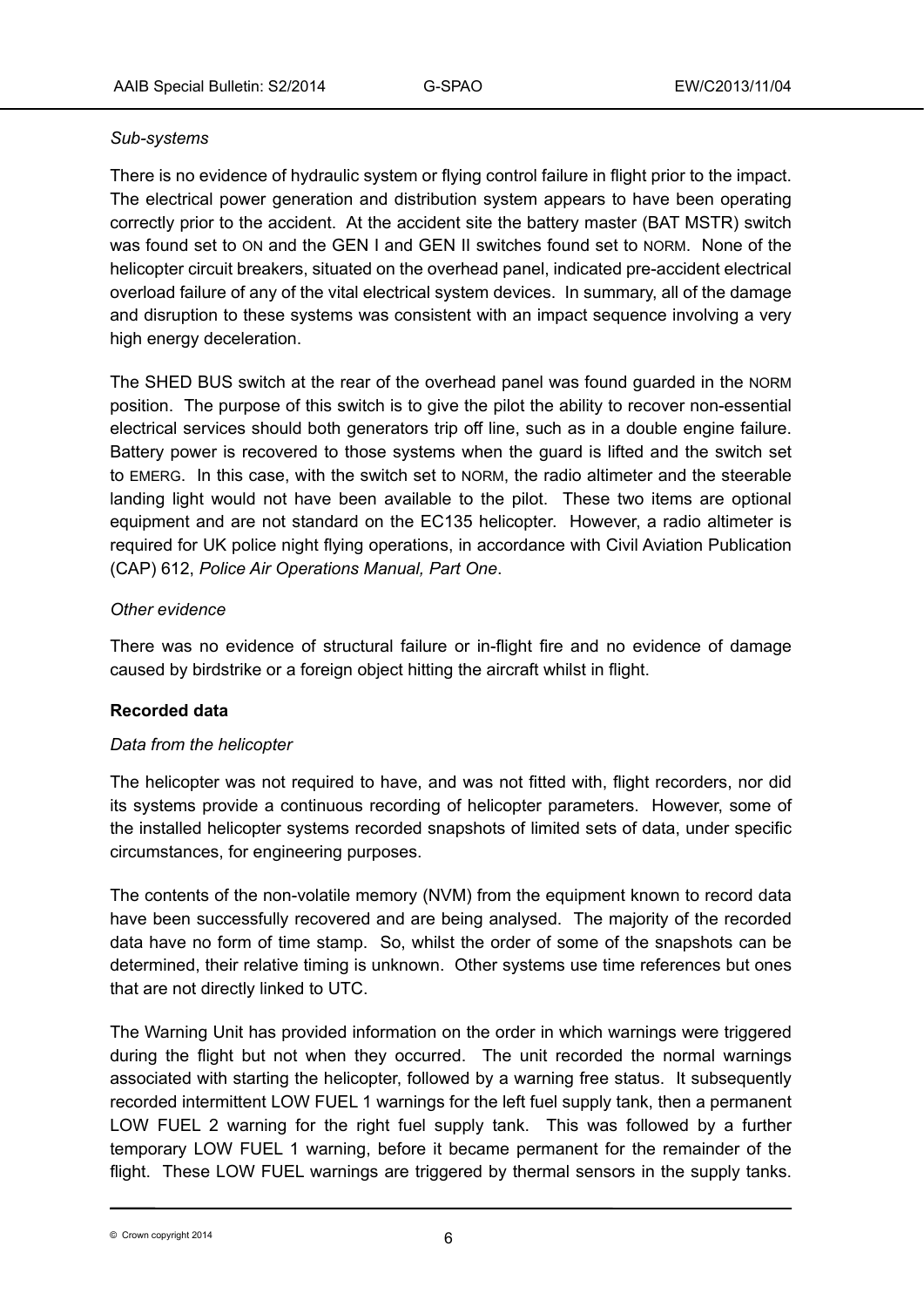For this helicopter build configuration, they indicate when there is approximately 32 kg and 28 kg of fuel remaining in the left and right supply tanks, respectively. On receipt of these warnings, the manufacturer's flight manual for the helicopter instructs the pilot to '*LAND WITHIN 10 MINUTES'.*

An alarm gong was also recorded followed by intermittent warnings relating to low rotor rpm. The penultimate warning recorded related to the battery discharging, which occurs when there is insufficient engine-driven generator power. The last warning related to an autopilot system failure. Investigation into the possible causes for the individual warnings is continuing.

The Central Panel Display System (CPDS) displays cautions and fuel status information to the pilot. It also records internal display system faults but no information relating to its indications. The displays did record flight duration and work is being carried out to link this duration, and the conditions required to start and stop this recorded duration, to the flight path of the helicopter. A fault relating to one of the display systems was recorded and further work is being undertaken to establish the meaning and possible causes of the fault.

Each engine had a FADEC. The FADECs can record a limited number of maintenance reports relating to problems with the control and operation of the engines and instances when one engine is inoperative. Preliminary analysis of the FADEC data indicates that the right engine flamed out, followed, a short time later, by the left engine also flaming out. Since the maintenance reports only give timings relative to the moment the FADECs were turned on (which is not recorded), the exact times at which these flameouts occurred is unknown.

# *Externally recorded data*

The continuous (timed) recordings identified so far are all external to the helicopter and are in the form of radar returns, radio transmissions and closed circuit television (CCTV) footage. No single source has provided a reliable link to all the on-aircraft sources of snapshot data.

The recorded radar track started just after the helicopter departed the heliport. The helicopter's altitude as it approached the area of the accident was approximately 1,000 ft amsl and its average groundspeed was approximately 105 kt. The last radar return reported an altitude of approximately 400 ft amsl, when corrected for ambient air-pressure.

CCTV recordings of the start of the flight are providing a means of linking some of the snapshot data from the helicopter's systems with the radar recorded flight path. However, no CCTV recordings have been obtained that capture the end of the flight.

The recorded radio transmissions do not contain any reference by the crew to difficulties with the aircraft.

Work on the recorded data continues.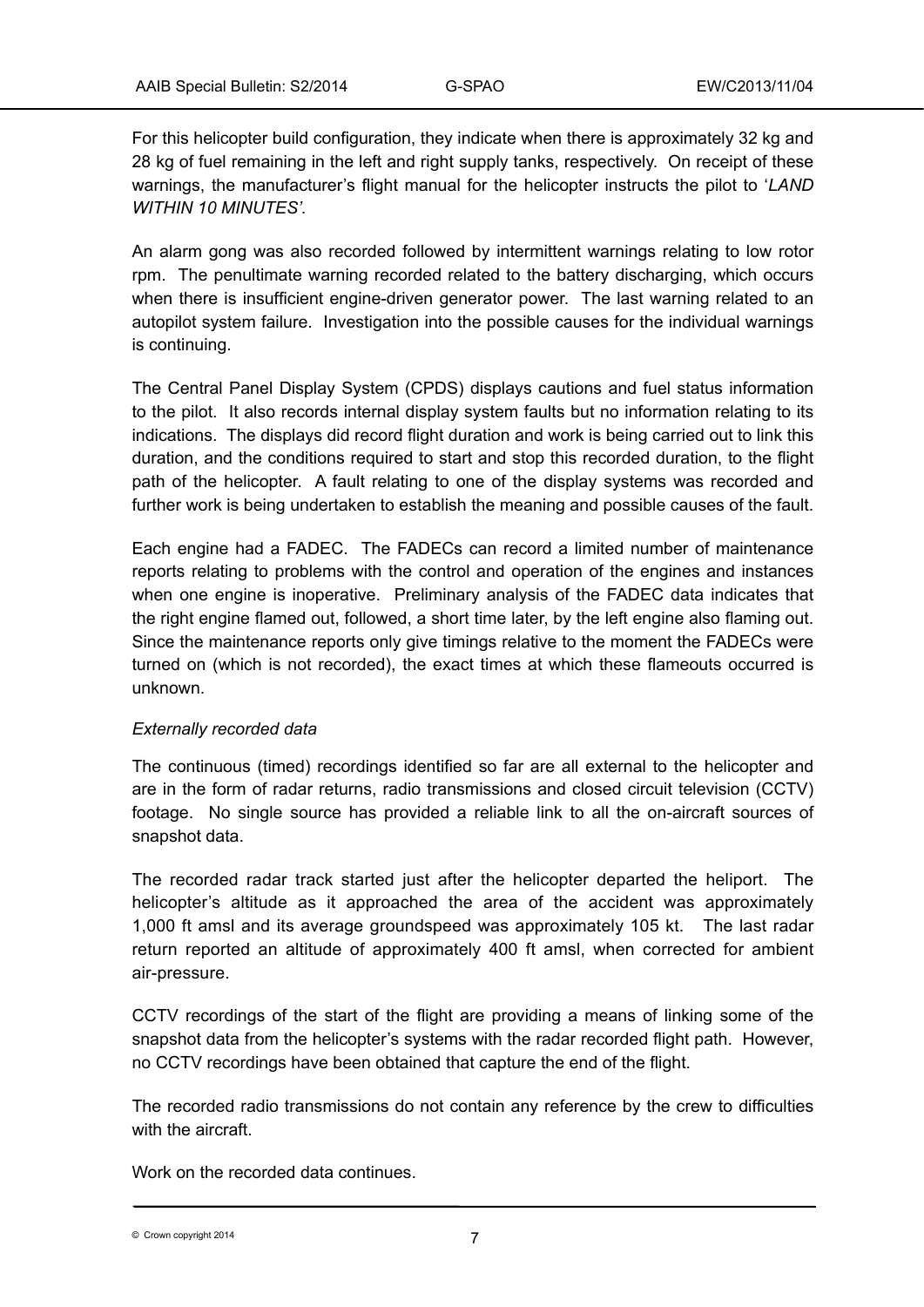## **Procedures**

# *Fuel policy*

The operator's operations manuals contained the following policy on fuel for the EC135 helicopter:

# *'Company Fuel Policy*

*Company helicopters are operated under a principal of Minimum Land on Allowance (MLA), this figure is the minimum amount of total fuel at the point of landing.*

*It is calculated as fuel remaining, not more than 10 minutes after the … FUEL caption (EC135) has illuminated….. and is included in the Final Reserve Fuel amount.'*

Final Reserve Fuel at night/in IFR was 85 kg. The operator advised its pilots that an emergency condition could be considered to exist if the commander believed that the helicopter would land below the MLA.

## *Emergency procedures*

The operations manual provides pilots with guidance and procedures for use following a double engine failure. It states:

*'Immediate Actions following total power loss in cruise or accelerative flight ● Lower collective immediately and flare aircraft to conserve and/or recover NR ● Select attitude for 75kt Selection of speed and RRPM* [Rotor RPM] *in Autorotative flight ● Normal Autorotation 100% RRPM, 75kts ● Range Autorotation 85% RRPM, 90kts ● Min RoD [Rate of Descent]100% RRPM, 65kts EOL* [engine off landing] *over Land ● At approximately 100' AGL (higher if heavy) initiate flare ● Reduce groundspeed as much as possible ● Level the aircraft and use collective lever to cushion landing EOL at Night or in IMC ● Select and maintain 10° Nose Up until speed reaches 75kts and then re-adjust ● Turn shortest arc into wind using ≤ 20° AoB* [Angle of Bank] *● Use RADALT* [Radio Altimeter] *to establish flare height ● Progressively reduce flare until level at 10' RADALT height ● Use collective to cushion landing'*